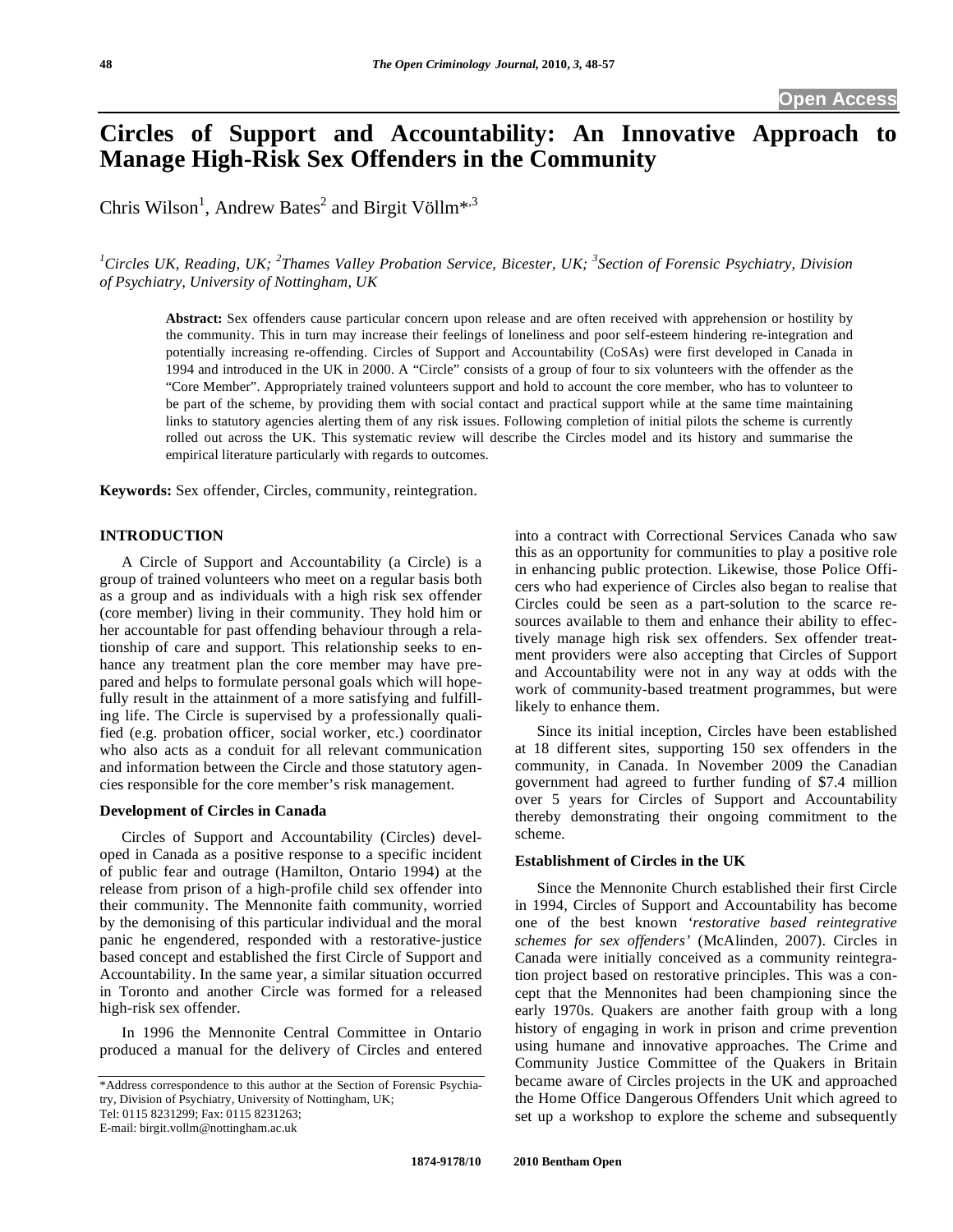invited two probation areas to consider setting up Circles projects. These initial pilot projects received government funding and were managed by Quaker Peace and Social Witness, a central Quaker body in the UK. It is of significance that one of the pilots was located in Thames Valley Police, a Probation area which already had an excellent record in restorative practice, and both agencies were active partners in the project's development and sustainability. Such was the success of this project that it launched as an independent Charity known as HTV Circles in 2008 and its theoretical frame work for the delivery of Circles has been used in the development of subsequent projects across the United Kingdom, Belgium and Holland. This theoretical framework gave Circles the ability to develop within a context of risk management irrespective of differing faiths and beliefs.

Thames Valley Circles of Support and Accountability was established in 2002, along with two other pilot projects. The Hampshire project lasted two years before it combined with the Thames Valley pilot in 2005 while a child protection charity, the Lucy Faithfull Foundation, provided the third pilot site. The Foundation provided the only residential sex offender treatment programme in the country and had successfully set up a Circle prior to government funding. They continued with a national remit, initially creating Circles for ex-residents who had completed treatment and were relocated across the country.

It was a brave decision by the British government to fund three pilot Circle projects for a period of three years, particularly against a backdrop of public hysteria and moral panic over child sex offenders. Although, to some, Circles was and remains a politically contentious project, its underlying philosophy of community responsibility sits firmly within the government's Criminal Justice and Civil Renewal agendas as exampled by the 'Volunteers Can. A Volunteering Strategy Reduce Re-offending'; May 2007, http://www.noms.homeoffice.gov.uk/news-publicationsevents/publications/consultations/Consultation\_Volunteers\_ Can/). It must also be remembered that Circles were initially funded by the government at a time when both the policy and practice framework for the management of sex offenders living in the community was under reorganisation with the then newly created National Offender Management Service (NOMS; http://www.justice.gov.uk/about/noms.htm). This was to be a reorganisation that brought together the Prison and Probation Service into one organisation and devolved budgets into regional areas. The restorative aim of Circles to achieve accountability through a relationship of support and inclusion was wholly consistent with the core values of NOMS. This model of offender management was based upon a personal relationship rather than a bureaucratic one, and that this relationship was to be one in which the offender takes an active part. One of the core values of NOMS is *'involvement of local community in offender management through improving communication with local people, fostering greater organisational awareness of public concerns and encouraging active participation of the community in local projects'* It is not unreasonable to believe that these values could result in Circles becoming an integral part of offender management specific to those sexual offenders who would benefit from Circles.

# **The Theoretical Framework**

The development of Circles in the UK required a specific theoretical framework that would address both the differing legal and cultural context between Canada and Britain. It would have been naive not to recognise the contextual differences. For example, in Canada Circles were needed specifically for those offenders assessed as high-risk based on standard risk assessment tools. Such an assessment results in the offender serving the whole of their sentence and being released without parole or supervision in the Canadian system. In England and Wales there had been over a decade of legislation related to sexual offending, designed not only to enhance the effective management of high-risk sex offenders but also to assuage public anxiety. Canadian Circles were truly organic in their development. Originally rooted within the Mennonite faith community, they responded in a positive and inclusive manner to a wider community fear. While this philosophy was shared by those seeking to establish Circles in Britain, the systems of managing sex offenders released from prison in Britain was very different from that of Canada; therefore the way in which Circles were implemented in England was the antithesis of that in Canada. Circles in Canada grew out of the community in a spontaneous and organic manner, while in Britain Circles developed systemically, funded and therefore, to a degree, controlled by government. Having acknowledged the differences it is important to recognise that it is their similarities, the principles of inclusion and restoration through positive human relationships, which have been the hallmark of their growth both in Canada and Britain.

The theoretical framework that was to underpin the process of all Circles work in Britain was based on three key principles; **Support**, **Monitor** and **Maintenance** (Saunders & Wilson, 2003) with the intention to address those issues that were significant to the recidivism of sexually aggressive behaviour. Each principle contains within it a number of key issues relating to the desistance of sexual offending and thereby the enhancement of public protection. The principle of Support begins with the acknowledgment that research had evidenced isolation and emotional loneliness as significant factors in recidivist behaviour (Hanson & Morton-Bourgon, 2005). It is also accepted that deficits in offenders perceptions of intimacy and the failings in attachments demonstrate the need for appropriate adult modelling. Such modelling is a central feature of the volunteer's role. However, real change can only be attained through a relationship of mutual respect and regard. The catalyst for change, within a context of sex offender treatment, has been identified as dependent upon the collaboration between therapist and offender in the development of treatment objectives and goals. This collaboration results in a stronger therapeutic alliance (Wilson, Picheca & Prinzo, 2007a). The continued support offered by a Circle in helping the core members pursuit of an offence free life must also be offered within a context of mutual regard. Any relationship is only meaningful if it is based on honesty and trust. The Circle needs to continue modelling those alliances and work to develop the offender's strategies to avoid re-offending previously identified through treatment. It is in this way that the Core Member can acquire the mechanisms needed to achieve a positive life. The Core member is only likely to accept the duality of support with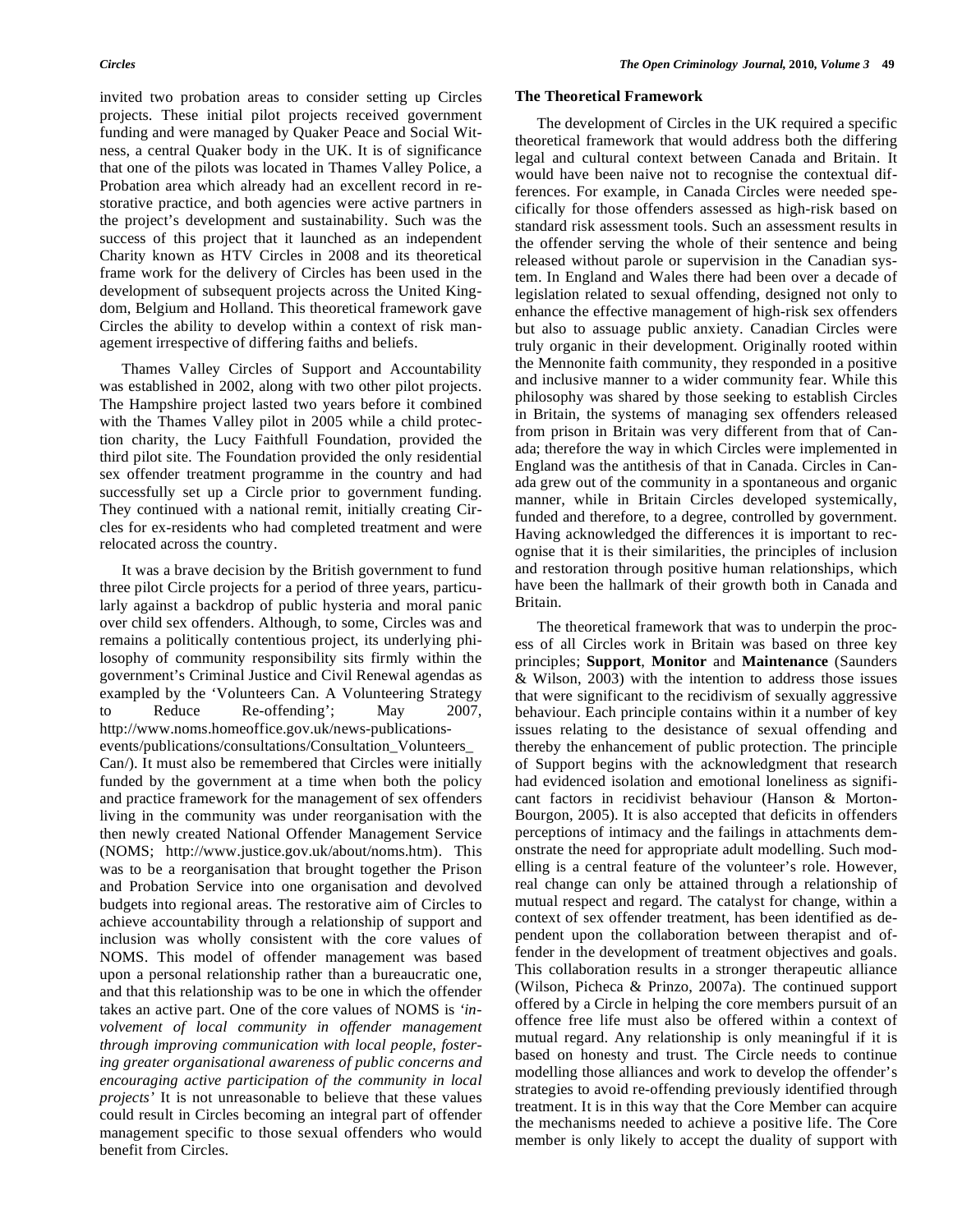accountability if it is delivered within a context of humanity and care.

The second principle of Monitoring is built upon the ability of Circles to place themselves within the existing structure of inter-agency cooperation. Never more so is the duality of support and accountability exemplified as in its role within the Multi Agency Public Protection Arrangements (MAPPA). This is the statutory structure that has a strategic responsibility for the oversight of agencies responsible for the management of sexual and violent offenders living in the community. MAPPA bring these agencies together on a regular basis to review, discuss, and formulate action plans. By definition MAPPA's process and actions tend to be reactive methods of control such as registration, sex offender prevention orders and community notification. Circles afford this process the ability to gain intelligence, for the purposes of public protection, through a creative and community based initiative. This model of communication does not seem to inhibit the relationship between the Core Member and his or her volunteers; particularly if volunteers are clear in articulating the need to keep all concerned stakeholders informed. There is growing evidence accrued from practice that Core Members continue to share problematic behaviours with their Circle volunteers, knowing that any information relating to child or public protection will be communicated through the MAPPA process. The fact that they are prepared to disclose information to the volunteers is evidence as to the viability of positive community involvement relating to public protection. As such, monitoring becomes a positive and community based activity.

The third key principle, Maintenance, is specifically linked to the relationship between sex offender treatment and Circles and their combined role in the prevention of reoffending. Many high risk sexual offenders are socially isolated and without a support network other than those key professionals, paid to be in their lives. The better lives/new life plan (formally know as a relapse prevention plan), detailing re-offending prevention strategies, needs to be shared with significant others. The purpose of a Circle, in its purest form, is to provide the Core Member with a support network so that the offender's attempts to sustain a balanced, selfdetermined lifestyle become meaningful as defined by the Good Lives Model (Ward & Gannon, 2006). In this way the Circle can help to hold the Core Member accountable, maintaining treatment objectives as well as the expectations of the community.

Circles are provided on a voluntary basis to offenders; therefore they will, e.g., not be part of the release conditions. Other interventions may be provided alongside Circles and participation or otherwise of offenders in Circles does not affect access to these.

# **How Does a Circle Work in Practice?**

Those offenders wishing to be part of a Circle do so out of a desire to desist from re-offending. After a referral to a project has been made either by the offender themselves or by their offenders manager, their motivation and the reasons that belie that motivation is explored by a Circles Coordinator during a process of assessment relating to their suitability for inclusion. The motivation for an offender to be included in a Circle can span a continuum ranging from a realisation

and acceptance of harm caused by their previous offending to a straight forward desire not to return to prison. Given that a Circle relies on volunteers to operate, resources are finite and therefore a waiting system for allocation is crucial. It is also important to remember that Circles of Support and Accountability were set up to work with offenders who pose a significant risk of future sexual harm to the public. In a recent, as yet unpublished, study of Hampshire and Thames Valley Circles out of a total 60 CMs receiving the intervention 13% were identified as at Very High Risk of sexual reconviction using Risk Matrix 2000, 23% were High Risk and 28% Medium Risk. These scores do not take into account risk of harm estimates from prison and probation OaSYS assessments. All Circles volunteers and Core members sign a Circles agreement that defines the boundaries of confidentiality and what information is shared and when. Circles Coordinators and volunteers operate within a framework defined by the Circles policy and procedures document distributed by the Circles umbrella organization, Circles UK.

Once a volunteer has been successfully screened (interviews, references and enhanced criminal records check) and trained they will meet their fellow Circle volunteers and undertake a further month training in their Circle before meeting the Core member. When the Core member joins his/her Circle, the Circle will then meet on a regular weekly basis where the Core member will share the work he or she has undertaken in treatment. The specific purpose of this is so that the volunteers will not only learn to recognise when the Core member is falling into old patterns of behaviour but will be aware of the Core member's coping strategies. When the Circle and the Circle coordinator feel all are ready, weekly individual contact with the Core member will take place, engaging in safe activities that will hopefully enhance the Core member's life. This allows the Circle to facilitate the better life/new life/relapse prevention plan to become truly dynamic, whereby the Core member's coping strategies to avoid re-offending can be supported by others. The first 12 to 24 months of a Circle will be structured and monitored through its regular weekly business meetings and individual volunteer contact with the Core member all of which is recorded and when necessary fed back to the relevant agencies. This period of a Circle's life is known as phase one. Phase two is when formal supervision by the Coordinator comes to an end and volunteers continue to support the Core member on a more informal basis, i.e. the Circle may only meet as a whole for specific or special occasions but individual contact continues with volunteers reporting any significant changes in a Core member's lifestyle that may influence contextual risk. It is the development of phase two that has proved to be of a major benefit to the Police. The Police are funding five of the ten operational Circles projects across England and Wales. Phase two Circles provide the police with intelligence and information on registered sex offenders long after licence conditions have ended and other statutory agencies have ceased to be involved. While the objective of a Circle is to help facilitate the Core member's successful reintegration back into the community and not to make the Core member Circle dependent, many of the volunteers will continue an appropriate supportive relationship with their Core member long after the Circle formally closed.

As previously stated the three key principles provide foundations through which volunteers, acting as representa-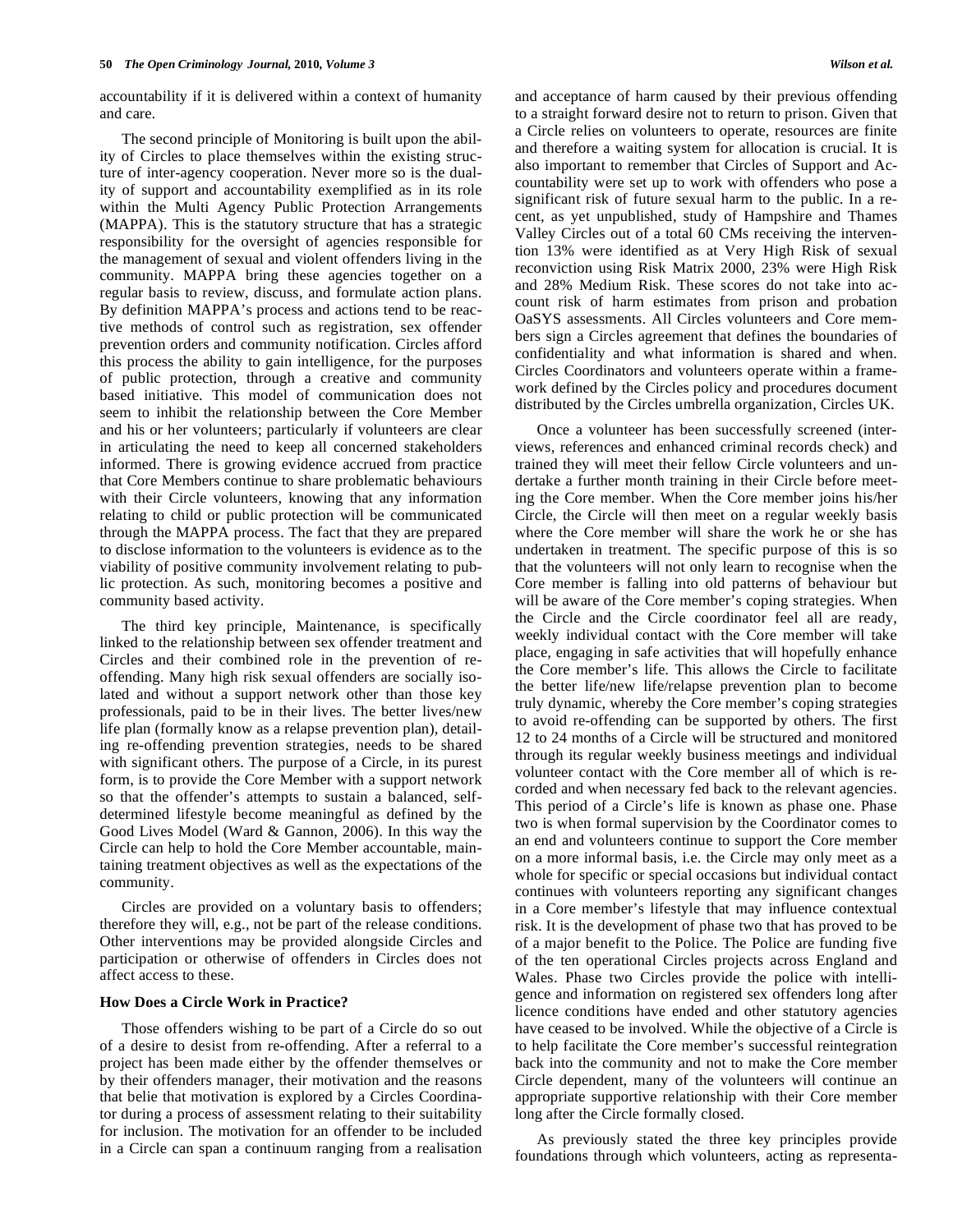tives of their community, can effectively hold an offender accountable through a relationship of support. Volunteers are the essential ingredients to the success of any Circles project. It is therefore vital that volunteers too are supported, monitored, and held accountable for the work they are undertaking. This supervision needs to be undertaken by a coordinator who not only understands the issues related to risk management, but who also understands the needs of the volunteers. The Circles coordinator provides this guidance and advice both formally and informally. The personal well being of volunteers is paramount and, as such, they are invited to attend quarterly reviews in which they can explore their experience of Circles work.

As in the original Canadian model, the experience of volunteers working in Circles in Britain is built upon a foundation of training. Volunteering for Circles can be far more demanding than other types of volunteer work. After an initial interview, designed to elicit motivation, attitudes and beliefs, the prospective volunteers are invited to an introductory training programme lasting 16 hours. They are screened and assessed for suitability. After further training within the Circle prior to meeting their Core Member, it is hoped that volunteers will be familiar with the model and the expectations placed upon them to be able to function as effective volunteers. The aim is to ensure that each Circle has a balance of gender, age, experience and skills, reflecting a true representation of community. This ensures both a healthy robustness to the Circle and that the needs of the Core member can be addressed and managed by the volunteers. A series of further training events is made available to the volunteers throughout the year, which include housing and employment issues, substance misuse, questioning styles, and listening skills.

# **Circles UK**

The growth of Circles in England and Wales since 2002 has been so significant, with ten operational projects, and more in development, that the government recognised the need to support and fund a new charitable organisation known as Circles UK. This was to be an umbrella organisation to ensure that the best practice developed during the pilot period was disseminated and adhered to. Circles UK was launched in 2008.

With six key tasks, the organisation has been charged to:

- **Exercise** ensure the development and delivery of Circles of Support and Accountability,
- ensure the quality and consistency of practices through training and assessment processes,
- coordinate a national perspective for the evaluation and research of Circles,
- promote an awareness and provide consistent, accurate information about Circles,
- maintain the profile of Circles activity with strategic partners at national and regional level, and
- ensure the sustainability of local Circles project and to support their expansion into mainstream activity by adopting a coordinated and high level approach to funding negotiations.

While fulfilling the tasks listed above, Circles UK has also entered into a partnership of consultation, training and research has been developed between Circles UK, the Dutch University of Applied Sciences Avans Hogeschool and the Dutch and Belgium Probation departments which has now secured European funding (Daphe 3) for research into the effectiveness of Circles in reducing further sexual offending.

Circles UK has during its first year of operation developed a Code of Practice both for the governance of Circles projects and to ensure a standard of best practice regarding the operational delivery of Circles. A structure has been created that will monitor and evaluate the future service delivery of projects measured against the Code of Practice. Circles UK has built upon and ensured consistency in the delivery of both the initial volunteer training and subsequent on-going volunteer training. It has developed and delivers a national coordinators training programme as well as facilitating regular forums for coordinators to share practice, etc. It has commissioned a fund raising protocol so that projects are not all chasing the same pot of money from those charities and trust willing to support the work of Circles.

# **LITERATURE REVIEW OF EMPIRICAL STUDIES**

This review aims to systematically and critically evaluate the empirical literature relevant to Circles focusing on studies on the impact of this concept on outcomes for sex offenders, volunteers, professionals and the wider community.

# **Method**

We identified studies investigating the effect of Circles on outcomes in sex offenders or their impact on volunteers or other stakeholders using searches up to October 2009. We included the databases Medline, Embase, PsychInfo, ASSIA, IBSS, Sociological Abstracts and LexisLibrary. Reference lists of identified papers were checked. In addition, a Google search was conducted for any grey literature. Search terms included "Circle(s)" and "sex offender" or "sex offence".

# **Results**

### *Studies Identified*

19 papers with a primary focus on Circles were identified. The majority described the concept or the development of Circles while only four papers reported on empirical studies. These contributions are summarised in Table **1**. We also identified some grey literature, namely two relevant evaluation reports reporting empirical data which are also listed in Table **1**.

# *Core Members' Views on Circles*

Three of the studies identified reported on the views of Core Members (CMs) on Circles (Cesaroni, 2001; Haslewood-Pócsik, Smith & Spencer, 2008; Wilson, Picheca, & Prinzo, 2007a). The main motivation for CMs to join a Circle was to receive emotional and practical support following release from prison. Interestingly, even though Circles operate on a voluntary basis, a high proportion (up to 30% in Canadian Circles) felt under pressure to agree to become a CM and feared negative consequences from the statutory agencies if they didn't. Canadian CMs reported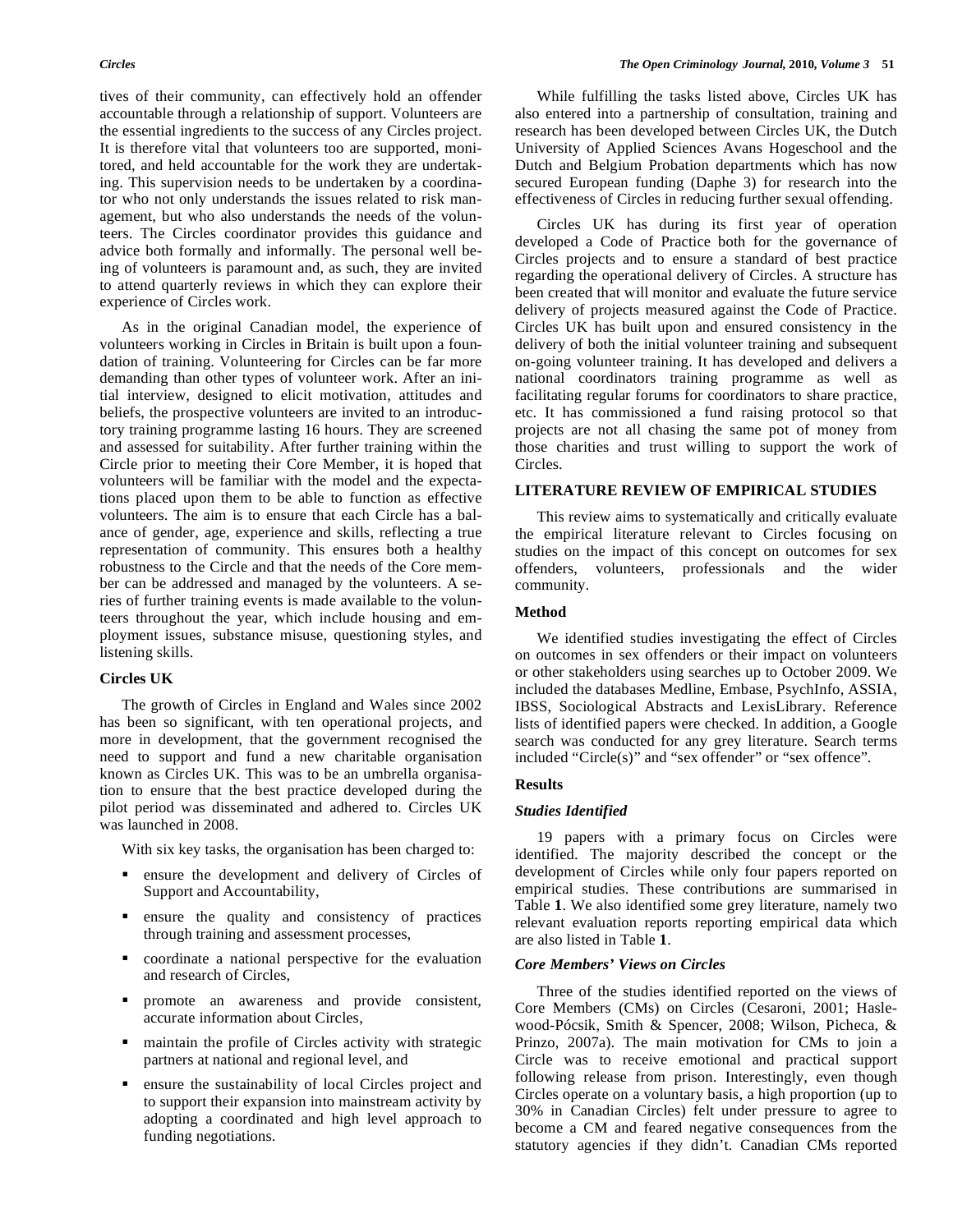# **Table 1. Empirical studies on Circles of Support and Accountability**

| Author, Year                                                                         | <b>Type of Study</b>                                                                    | <b>Setting</b>                  | <b>Groups Studied</b>                                                                                                                                            | <b>Methods and</b><br><b>Outcomes</b>                                    | <b>Findings</b>                                                                                                                                                                                                                                                                                                                                                                                                                                                                                                                                                                                                                                                                                                                                                                                                                                                                                                                                                                                                                                                                                                                                            |
|--------------------------------------------------------------------------------------|-----------------------------------------------------------------------------------------|---------------------------------|------------------------------------------------------------------------------------------------------------------------------------------------------------------|--------------------------------------------------------------------------|------------------------------------------------------------------------------------------------------------------------------------------------------------------------------------------------------------------------------------------------------------------------------------------------------------------------------------------------------------------------------------------------------------------------------------------------------------------------------------------------------------------------------------------------------------------------------------------------------------------------------------------------------------------------------------------------------------------------------------------------------------------------------------------------------------------------------------------------------------------------------------------------------------------------------------------------------------------------------------------------------------------------------------------------------------------------------------------------------------------------------------------------------------|
| Cesaroni, 2001                                                                       | Survey of CMs,<br>volunteers.<br>Circles<br>professionals<br>and other<br>professionals | Mennonite<br>Circles,<br>Canada | 12 core members<br>(CMs: out of 13)<br>approached): 9 in<br>active Circles, 3 in<br>informal (later<br>stages) Circles<br>45 volunteers (out of<br>potential 53) | In person $(CM)$ or<br>phone (volunteers)<br>interviews                  | Core members:<br>Motivation: self-protection, isolation, "last<br>$\bullet$<br>resort", perceived pressure<br>Half felt they would have re-offended with-<br>$\bullet$<br>out the Circle, one quarter that they would<br>have returned to drugs and criminal lifestyle<br>Other benefits: practical matters, emotional<br>$\bullet$<br>support, learning to socialise<br>Volunteers:<br>Motivation: empathy, personal experience<br>$\bullet$<br>with abuse, relevant skills, perceived bene-<br>fits to community, reintegration of offender<br>Perceived benefits: practical and emotional<br>$\bullet$<br>help with reintegration                                                                                                                                                                                                                                                                                                                                                                                                                                                                                                                       |
| Wilson et al.,<br>2005<br>(subsequently<br>published in<br>Wilson et al.,<br>2007a)  | Survey of CM,<br>volunteers,<br>Circles<br>professionals,<br>members of<br>community    | Canadian<br>Circles             | 24 core members<br>(out of 37)<br>57 volunteers (out of<br>84)<br>16 Circles<br>professionals (out of<br>20)<br>77 members of<br>community (out of<br>176)       | Questionnaires,<br>completed in writing                                  | Core members:<br>$\bullet$<br>Motivation: social support, reintegration,<br>negative community response, pressure to<br>become involved<br>Benefits: reintegration, practical issues,<br>$\bullet$<br>opportunity to socialise, support and accep-<br>tance<br>Majority felt Circles had helped them adjust<br>$\bullet$<br>and prevented them from re-offending<br>Volunteers:<br>Motivation: wanting to give something<br>$\bullet$<br>back, personal experience with sexual of-<br>fending, excitement<br>Experience: increased confidence, friend-<br>$\bullet$<br>ship, making a difference, sense of commu-<br>nity, somewhat more critical comments<br>over time<br>Majority felt CM would have offended<br>without Circle and that community felt safer<br>Professionals:<br>Felt volunteers needed more support, posi-<br>$\bullet$<br>tive impact on CM: responsibility, account-<br>ability, support, increased sense of safety<br>for community, concerned about lack of<br>structure/boundaries<br>Community members:<br>70% positive about project, only few angry<br>$\bullet$<br>about support for offenders, increased sense<br>of safety |
| Wilson et al.,<br>2005<br>(subsequently)<br>published in<br>Wilson et al.,<br>2007b) | Controlled trial<br>with matched<br>control group,<br>not randomised                    | Canadian<br>Circles             | 60 Core Members,<br>high risk<br>60 controls matched<br>on risk, time in<br>community and<br>treatment history                                                   | Charged for new<br>sexual or non-sexual<br>offence including<br>breaches | Circles CM: Any recidivism 28.3%, sexual 5%,<br>violent 15%<br>Non-Circles offenders: Any recidivism 43.4%,<br>sexual 16.7%, violent 35%<br>In Circles group new offence less severe than<br>previous offending.                                                                                                                                                                                                                                                                                                                                                                                                                                                                                                                                                                                                                                                                                                                                                                                                                                                                                                                                           |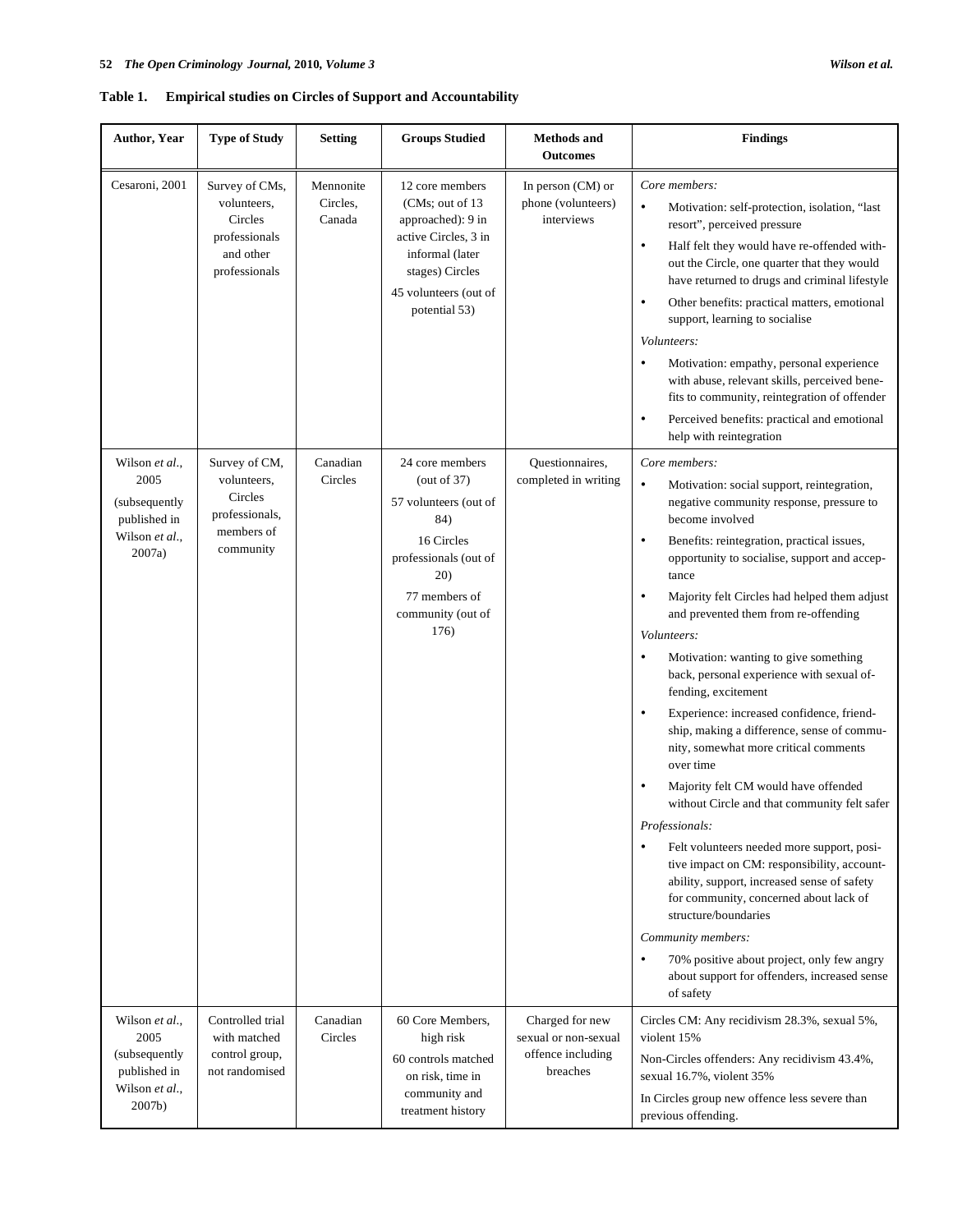| Author, Year              | <b>Type of Study</b>                                                 | <b>Setting</b>                                                                                         | <b>Groups Studied</b>                                                                                                                                                                                                                                                                                             | <b>Methods and</b><br><b>Outcomes</b>                                                                                                                                                               | <b>Findings</b>                                                                                                                                                                                                                                                                                                                                                                                                                                                                                                                                                                                                                                                                                                                                                                                                                                                                                                                                                                                                                                                        |
|---------------------------|----------------------------------------------------------------------|--------------------------------------------------------------------------------------------------------|-------------------------------------------------------------------------------------------------------------------------------------------------------------------------------------------------------------------------------------------------------------------------------------------------------------------|-----------------------------------------------------------------------------------------------------------------------------------------------------------------------------------------------------|------------------------------------------------------------------------------------------------------------------------------------------------------------------------------------------------------------------------------------------------------------------------------------------------------------------------------------------------------------------------------------------------------------------------------------------------------------------------------------------------------------------------------------------------------------------------------------------------------------------------------------------------------------------------------------------------------------------------------------------------------------------------------------------------------------------------------------------------------------------------------------------------------------------------------------------------------------------------------------------------------------------------------------------------------------------------|
| Bates et al.,<br>2007     | Naturalistic<br>follow-up study                                      | Pilot Circles<br>project, UK                                                                           | 16 Core Members                                                                                                                                                                                                                                                                                                   | Interviews with<br>Circles staff and file<br>reviews                                                                                                                                                | No sexual reconvictions<br>$\bullet$<br>$\bullet$<br>One breach of Sex Offence Prevention<br>Order<br>4 CMs recalled for breaches<br>٠<br>5 CMs recidivist behaviour<br>$\bullet$                                                                                                                                                                                                                                                                                                                                                                                                                                                                                                                                                                                                                                                                                                                                                                                                                                                                                      |
| Haslewood et<br>al., 2008 | Qualitative<br>evaluation of<br>local project <sup>1</sup>           | Circles<br>project in<br>Manchester,<br>UK, which<br>also provided<br>advice on<br>self-<br>employment | 5 Core Members<br>who had offended<br>against children (two<br>intra-familial), high<br>risk of reoffending<br>(Matrix 2000), had<br>undergone sex<br>offender treatment,<br>in transition from<br>hostel to independent<br>living<br>11 volunteers<br>Professionals<br>working in Circles<br>Other professionals | In-depth qualitative<br>interviews with core<br>members (7),<br>volunteers (17),<br>professionals<br>working in Circles<br>project (15), other<br>professionals (9)<br>Participatory<br>observation | Core members:<br>$\bullet$<br>Motivation: Have someone to talk to, help<br>with practical issues and social life<br>Fears: Being judged, confidentiality, might<br>$\bullet$<br>not work<br>Volunteers:<br>$\bullet$<br>Motivation: career progression, innovative<br>approach, make a difference, prevent future<br>victimisation<br>$\bullet$<br>Fears: impact of offence, being groomed,<br>not getting on with other volunteers, reac-<br>tion of others<br>Emphasis on support rather than control<br>$\bullet$<br>Personal benefits: confidence, experience,<br>$\bullet$<br>prospects, reward<br>Project staff:<br>Significant benefits for monitoring behav-<br>$\bullet$<br>iour<br>Other professionals:<br>Focus on risk management, concerns about<br>$\bullet$<br>concept<br>Potential benefits for CMs:<br>Overcoming loneliness, improve social life<br>$\bullet$<br>Improve coping with stress<br>$\bullet$<br>Pro-social modelling<br>$\bullet$<br>Practical support<br>$\bullet$<br>Reduce risk of re-offending through chal-<br>lenge and commitment |
| Wilson et al.,<br>2009    | Controlled trial<br>with matched<br>control group,<br>not randomised | Canadian<br>Circles                                                                                    | 44 Core Members,<br>high risk<br>44 controls matched<br>on risk, time in<br>community, location<br>and treatment history                                                                                                                                                                                          | Charged for or<br>convicted of new<br>sexual and non-<br>sexual offence                                                                                                                             | Circles CM: Any recidivism 11.4%, sexual 2.3%,<br>violent 9.1%<br>Non-Circles offenders: Any recidivism 38.6%,<br>sexual 13.7%, violent 34.1%                                                                                                                                                                                                                                                                                                                                                                                                                                                                                                                                                                                                                                                                                                                                                                                                                                                                                                                          |

more fear about the communities' reaction towards them compared to their British counterparts and hoped the Circle would protect them. Although prevention of re-offending did not appear to be a specific motivation for offenders to join a Circle in the studies reviewed, a large majority of CM identified such an effect and felt they had re-offended were they not part of a Circle.

#### <sup>1</sup>Only findings relevant to outcomes of offenders, impact on volunteers or stakeholders are reported here; not reported are findings regarding the setting up of Circles and their operation.

# *Volunteers' Perspectives*

We identified three studies interviewing volunteers on their motivation to become involved in a Circles project and on their perceived benefit of the Circle to stakeholders (Cesaroni, 2001; Haslewood-Pócsik, Smith & Spencer, 2008; Wilson, Picheca, & Prinzo, 2007a). Volunteers appear to be mainly motivated by wanting to help a sex offender to reintegrate into the community; increased community safety was another common theme. While sex offenders seem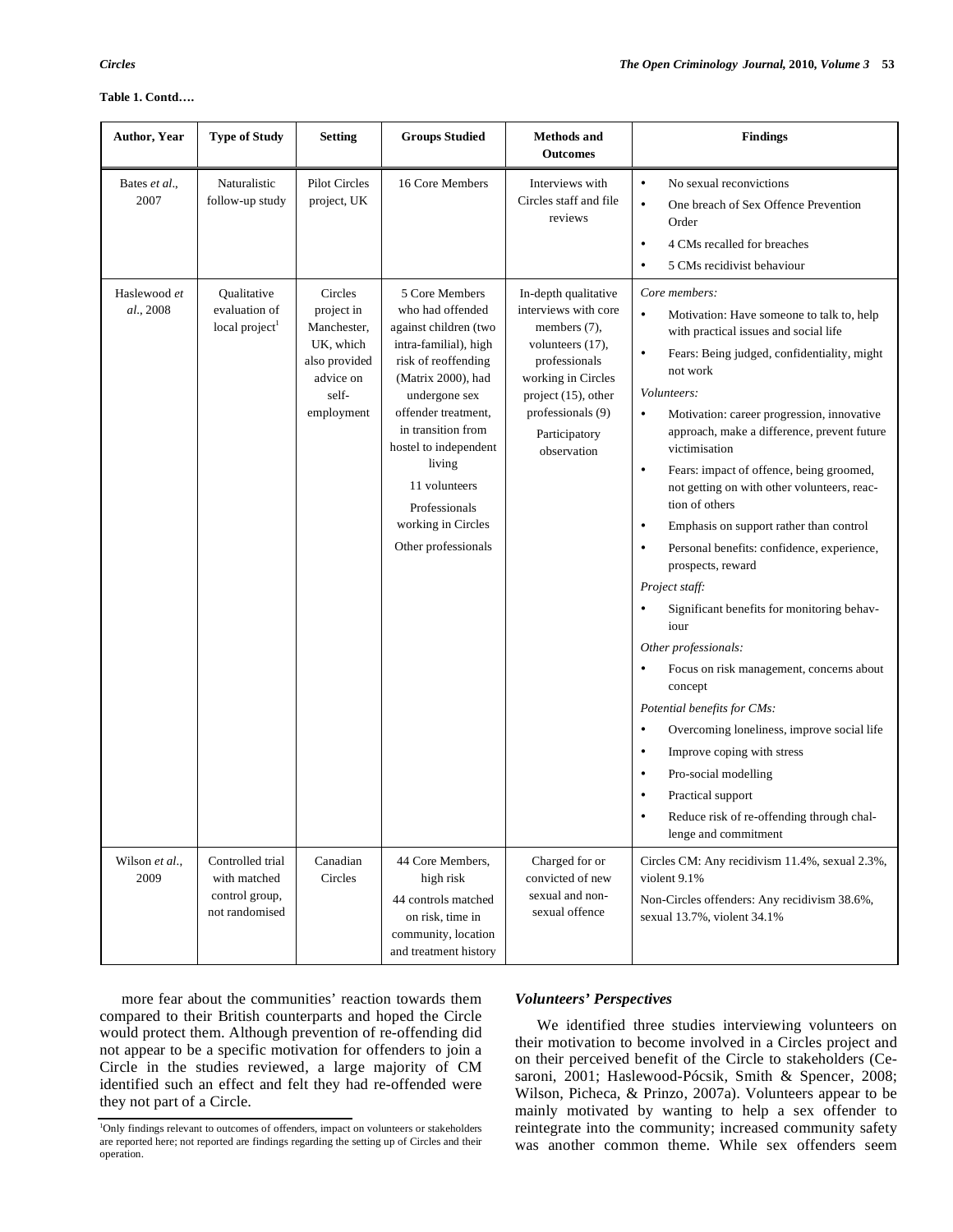unlikely recipients of benevolent acts by ordinary community members, it is of note that the studies reviewed found that a large proportion of volunteers had worked with offenders before and a significant minority had personal experience with victimisation in their own families. Volunteers reported positive effects of their involvement on their own lives beyond the satisfaction derived from successfully supporting a sex offender, e.g. regarding their professional development, confidence and social interactions. Sadly, nevertheless volunteers often reported not being able to disclose their involvement with Circles to their friends or even family. Similarly to CMs, volunteers felt Circles had made a difference to the safety of communities in that it prevented re-offending even though more experienced volunteers were somewhat less optimistic about the impact of Circles (Wilson, Picheca, & Prinzo, 2007a).

# *Other Stakeholders' Perspectives*

Two of the studies looking at the experience of CMs and volunteers also identified the views of professionals, both those directly involved in Circles and those more removed from their operation (Haslewood-Pócsik, Smith & Spencer, 2008; Wilson, Picheca, & Prinzo, 2007a). As might be expected, professionals more closely involved in Circles projects expressed more positive views about Circles and their potential impact on outcomes in sex offenders. Other professionals were more reserved and emphasized the role of Circles for surveillance purposes over their supportive role. A minority of stakeholders in one study (Wilson, Picheca, & Prinzo, 2007a) felt there were potential issues regarding boundaries and a lack of structure in Circles and that more training for volunteers would be desirable. Hazlewood *et al*. (Haslewood-Pócsik, Smith & Spencer, 2008) also reported that project staff had expressed concerns over the exchange of phone numbers between the CM and volunteers in one Circle. However, most professionals appreciated this additional resource of support and the positive effects for reintegration of sex offenders. Only one study investigated perceptions of members of the community-at-large (Wilson, Picheca, & Prinzo, 2007a). The authors reported a mainly positive view on Circles by community members with only a small proportion expressing resentment about the offenders receiving help. Nearly three quarters of members of the community felt that Circles would make their communities safer.

# *Effectiveness of Circles*

The earliest Canadian practice of Circles was evaluated in research that compared a group of sex offenders involved with Circles with a comparison group who were not (Wilson, Picheca & Prinzo, 2005). The groups were matched on actuarial risk assessment ratings (STATIC-99), time in community and prior exposure to treatment interventions. They were followed up for an average of 4.5 years. Sexual, violent and general reconviction rates for the men involved with Circles were lower than for the comparison group – most notably in the sexual reconviction category where individuals in the Circles group were reconvicted at half the rate of the comparison group (8.3% as opposed to 16.7%) despite a slightly (not statistically significant) higher average risk assessment rating on STATIC-99 (average 5.6, SD 2.22, as

opposed to 5.0, SD2 ) and significantly higher scores on the RRASOR (average 3.18, SD 1.65 versus 2.12, SD 1.31). The rate of sexual reconviction was just over a quarter of the calculated expected rate (8.3% rather than 28.5% expected) as opposed to the comparison group where it was well over half the expected rate (16.7% rather than 26.5%). This outcome showed that, while no complete panacea, the impact of Circles reduced the sexual reconviction rate of high-risk offenders to a statistically significant degree  $(p<0.01)$ . In this case, 'high risk' was indicated in both experimental and control groups because all cases had been detained until their Warrant Expiry Date (WED), which is only recommended in cases where re-offense is likely to occur prior to WED (McAlinden, 2007).

Subsequent Canadian research (Wilson, Cortoni, Meunier & Vermani, 2006; Wilson, Cortoni & McWhinnie, 2009). replicated these findings. This research identified reconviction rates of Circles participants from across Canada once the model had been more extensively implemented. Forty-four cases in each category (Circles and a matched control group) were followed up for, on average, a little under three years. In this study Circles Core Members had slightly higher scores on the STATIC-99 but not on other risk assessment tools employed. Sexual recidivism was only 2.3% in the Circles group but 13.7% in the control group. Violent reconviction rates were also much lower for the Circles group (9.1% as opposed to 34.0%). The total number of convictions and charges of any kind (arguably a more meaningful figure given the complications inherent in securing a sexual conviction) was far lower in the Circles sample – 17 rather than 73 in the control group, again a highly statistically significant difference  $(p<0.01)$ . Although a shorter follow-up period than Wilson *et al*.'s 2005 research this latter evidence again shows a very positive finding for the activities of COSA in rehabilitating high-risk sex offenders and thereby making communities safer.

Research in the UK (Bates, Saunders & Wilson, 2007) until now has focused on a more qualitative approach. A group of 16 core members involved with what was then the Thames Valley Circles were followed up for an average of 2.2 years. No control group was available for analysis although the research followed-up each of the 16 cases in detail, noting not only further convictions but any other 'recidivist' behaviours (e.g. other problematic behaviours which fall short of illegality and reconviction). This gave a wider perspective on the functioning of the Core Members and the ways in which Circles impacted upon their lives. In this study there were no sexual reconvictions. The study sought to establish in more detail how this positive overall outcome came about. It incorporated 'soft data' which were available on a CM's behaviour from Circles records. Any instance of pro-offending, offence-paralleling or otherwise problematic behaviour was recorded routinely in the CM's file.

Regarding the findings of this study one CM was convicted for breach of a Sex Offence Prevention order (a civil order imposed upon him by a court as a result of his evidenced and ongoing high level of risk of reconviction). Four further CMs were recalled to prison on licence and in these cases the high level of risk presented by this group may be born out by the incidences of their recidivistic behaviours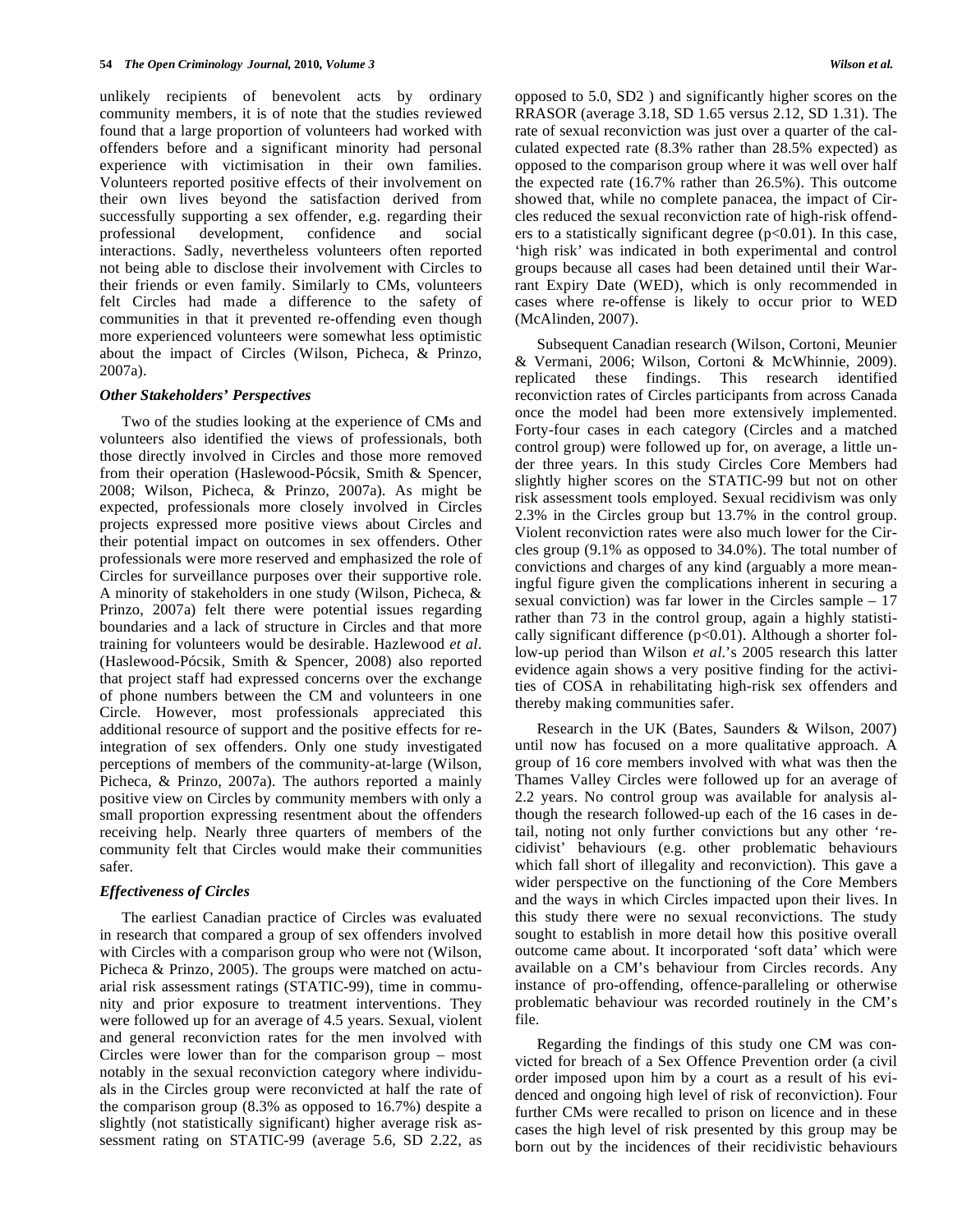which gave rise to sufficient concern that they were recalled to prison. However, it should be noted that due to such evasive action, which in many cases was prompted specifically by the input of Circles, sexual reconvictions and the creation of further victims were avoided. For example, in the case of one CM the Circle received information that he had secretly purchased a car, which had been part of his modus operandi for his previous sexual offence of abduction of a child. The offender had used the car to travel to visit a previous associate involved with him in grooming of children. Circle volunteers reported this to the police Public Protection Officer and subsequently a Circle Coordinator and volunteers visited the CM when children and two girls aged 6 and 14 were found in his flat. This resulted in the CM being prosecuted for breach of his SOPO (Sexual Offences Prevention Order), although he remained in the Circle subsequently. In another case a CM informed a Circles volunteer that he had met with female child and drunk alcohol with her. The volunteer informed the police and probation of this matter but supported CM through this process, which led to recall. Such activity by Circles volunteers illustrates the 'Accountability' aspect of the Circles process which at times, might be viewed as sitting uneasily alongside the 'Support' element. However, in the HTV study (Ward & Gannon, 2006) the fact that four CMs that were subject to breach proceedings (of SOPO or licence) then returned to the Circle for ongoing support and accountability demonstrates how it is possible for these two key aspects of Circles practice to co-exist

# **DISCUSSION**

# **Qualitative Research on Circles**

There is a limited but growing qualitative research literature identifying mainly positive experiences with Circles across a range of stakeholders. While this literature has identified some initial reservations and concerns by professionals in the criminal justice system, this might be due to the relatively recent introduction of Circles and associated uncertainties regarding best practice. There was no support in the literature reviewed here for major concerns regarding the motivations and quality of volunteers recruited to Circles project. Some concerns were expressed by some professionals regarding potential boundary violations although there was no evidence to suggest that this had caused any problems in practice. It was of note that one study (Cesaroni, 2001) reported own experience with abuse as one of the reasons for volunteers to become involved. Although this is not further discussed in their study, projects need to be aware of this group of volunteers as they might be particularly vulnerable to experience distress during their involvement, e.g. through post-traumatic memories. Projects need to be aware of this possibility and provide adequate support for volunteers affected by their experience in the Circle. The evidence available suggests that volunteers are predominantly mature professionals, motivated by a desire to help, but without being naive about risks and possible achievements. It was particularly striking to note the mainly positive response from individuals from the general public in one study (Wilson, Picheca & Prinzo, 2007a) which appeared surprising given the very negative response sex offenders receive when released into the community. It is possible that education contributes to change people's views from largely negative and rejecting to a more measured approach. This proposition is supported by the observation by Wilson (Wilson, Picheca & Prinzo, 2005) who reported that nearly half of the members of the general public they interviewed were aware of Circles and what it offers to offenders through publicity prior to setting up new projects. While such qualitative research can ultimately not prove that Circles 'work' it may in the future help to identify the factors that might be useful in the success or otherwise of Circles and can thereby inform best practice.

# **Quantitative Research on Circles**

Whereas Core Members, Circles professionals and other stakeholders, including members of the community, all expressed the view that Circles had helped to reintegrate offenders into the community, reduce their re-offending and make communities safer, such 'soft data' has to be supported by scientific evidence, ideally in controlled studies. So far, only three studies, two in Canada and one in the UK, have evaluated the impact of Circles on outcomes for high risk sex offenders; two of these studies included a control group. These studies reported encouraging findings in reasonably sized carefully matched samples of high risk offenders although interventions were not randomly allocated. Unfortunately the authors did not describe eligibility criteria for Circles and therefore one cannot rule out some bias on the basis of motivation to participate in a Circle. Such concerns could ultimately only be addressed in a randomized controlled trial which would pose significant ethical concerns as outlined below.

# **Directions for Future Research**

At the time of writing there have been no further published evaluations of Circles in the UK following Bates *et al*. (Bates, Saunders & Wilson, 2007). This is a high priority for future research, given the expansion of the initiative, in order to demonstrate value-for-money for government and charitable funders. Studies evaluating follow-up behaviour of CMs are important, preferably with matched control groups and yet retaining a wider perspective than simply looking at reconviction rates. These are now widely regarded in the field of forensic research as something of a 'blunt instrument' in establishing if and how offenders are successfully rehabilitated into society (Friendship, Thornton, Erikson & Beech, 2001) given low rates of reporting, prosecution and conviction of sex offences.

A variety of evaluative approaches are being considered under the auspices of a Research and Evaluation Group established by Circles UK. This group consists of academics and practitioners with backgrounds in law, criminology and forensic psychology and psychiatry. Charitable funding has been accessed to pay for a full-time Doctoral researcher to carry out an evaluation of Circles in the UK. The options for evaluation are varied and all have advantages and disadvantages attached to them.

# *Reconviction Studies*

Such studies use statistics available from the Police National Computer and other sources to identify the future reconvictions of sex offenders. Over the longer term Circles will need to identify if reconviction rates for core members differ from a matched sample of sex offenders who have not received a Circles intervention. Ideally this would involve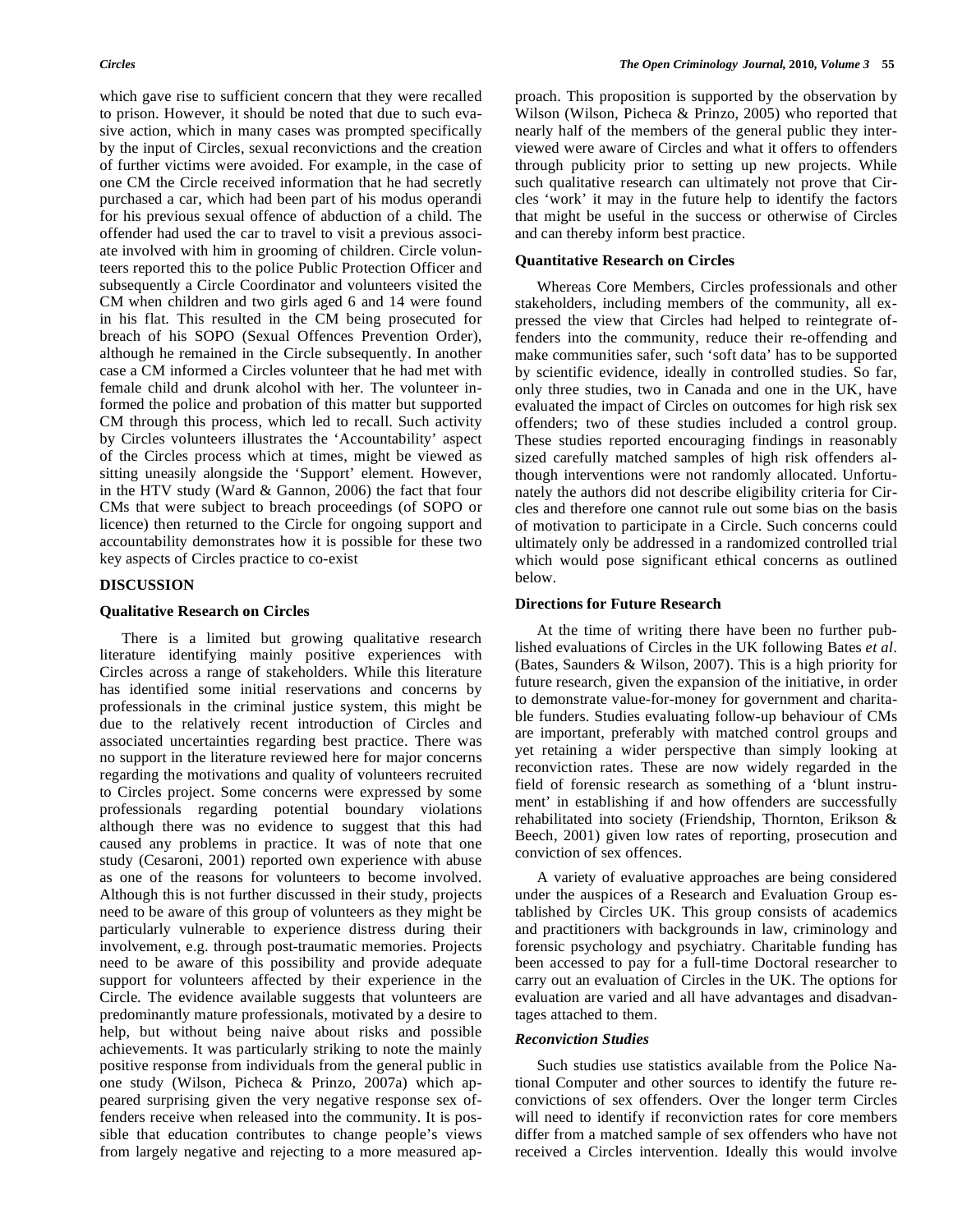identifying a control group which includes sex offenders as closely matched as possible (in particular in terms of risk assessment) with the Circles group. The simplest way to create such a group is to allocate half of all sex offenders found suitable for a Circle to the active intervention and half to 'treatment as usual'. However, there are significant ethical issues here because offenders would be denied a service which might prevent them from committing further offences which will cause harm and distress not only to them but crucially to potential victims who are inherently unidentifiable and cannot consent to this practice. However, there is a precedent here in the evaluation of a Restorative Justice initiative run by the Justice Research Consortium across three sites in the UK from 2001 (Shapland, Atkinson, Atkinson, Dignan, Edwards, *et al*., 2008). This used an experimental model in which cases were randomly allocated to either a restorative justice conference or a control group after victim and offender consent for the intervention had been obtained and thereby the evaluation was able to control for the crucial factor of motivation to engage in the intervention. It may be that there will come a time for Circles projects that there are too many applicants for Circles for them all to receive the intervention, in which case the control group would create itself naturally by consisting of those offenders who simply did not receive an intervention due to shortage of resources. However, in the largest and most widely operating Circles UK project (in Thames Valley and Hampshire - HTV) this eventuality has yet to come about because, in order to ensure they provide as wide a service as possible to maintain continued support from public agency funders, HTV Circles have sought to diversify the interventions they provide (for example, offering a counselling and monitoring service alongside actual Circles). In practice this means that almost all sex offenders identified as suitable for some kind of Circles intervention have received it. This may change when the numbers of referrals increase still further and the role and scope of the project becomes defined more clearly, perhaps by the provision of longer-term funding which will allow the project to focus on its particular designated interventions rather than shifting its practice for reasons described above.

The alternatives for control groups are more complicated to arrange although can include a retrospective control group drawn from a sample of sex offenders identified from probation records who received a sex offender treatment programme but not Circles. They would need to be matched as closely as possible for risk assessment but this would still not control for motivation e.g. any more positive outcome for Core Members might just relate to their higher level of motivation for volunteering and being found suitable for Circles in the first place.

In undertaking any follow-up study it will be crucial to define precisely what a 'negative outcome' for a CM is, as failing to do so could give misleading results. In the Canadian research, for instance, a breach of parole licence and return to prison was deemed a failed outcome (Wilson, Picheca, & Prinzo, 2007b). In the existing HTV Circles research (Bates, Saunders, & Wilson, 2007) the sample were breached at a rate of 25%. There was no comparison data here for a non-Circles control group but it may well be that the breach rate would not be this high in those sex offenders who received treatment alone as they would be less monitored and controlled than the Circles sample. The research

identified how the Circles activity had actually contributed towards the breach action (under the Accountability aspect of its function). It could be argued that only reconviction (or strong recidivism evidence) of a further sexual offence should count as a failed outcome.

# *Psychometric Evaluation*

Psychometric tests are used in an evaluative capacity in many offending-behaviour interventions run in the prison and probation services in the UK. They can provide evidence of attitudinal change in offenders who have undertaken treatment programmes which may then translate to behavioural change in the longer term although the evidence for their use in sex offender populations, particularly as a measure of change, is limited. Nevertheless, psychometric testing could be considered as an evaluation approach within Circles although identifying which psychometric tests might best measure the attitudes and personality characteristics which are being targeted by Circles interventions is challenging. One suggestion (Barker, 2009) has been to use psychometric questionnaires to measure the capacity to achieve psychological 'goods' which are a feature of the Good Lives Model (Ward & Gannon, 2006). This theory essentially suggests that sex offenders offend in order to meet primary human needs and if these needs could be met in legal, non-abusive ways then this would reduce their desire to offend. Circles fits into the Good Lives model in that Circles provide aspects of human communication, support and advice which can be interpreted as 'goods' in the Good Lives Model.

# *Dynamic Risk Factors Review*

Another relevant area for developing evaluation methods applied to Circles would be to focus on the dynamic, i.e. changeable, risk factors identified in the sex offender literature (Losel & Schmucker, 2005) through the course of a Circle and beyond. To this end, practitioners and researchers working within Circles UK have designed a document to be completed by a Circle at regular intervals which specifically identifies *dynamic risk factors* identified in the sex offender treatment literature and how they might relate to the CM during their involvement in a Circle. The document is intended to be brief and user-friendly so that it may be utilised requiring the minimum amount of volunteers' time while still providing vital information over time in a consistent manner across different Circles. It allows for detailed, ongoing monitoring of the CM based upon factors identified as relevant to their risks of reoffending. Circles UK have made provisions to systematically collate and feedback information recorded in this way to local projects in order to provide evidence of progress or, conversely, identify risk issues relating to each CM.

# **CONCLUSIONS**

This paper provides a summary of the COSA initiative thus far, from its origins in Canada through developments in UK policy and practice at a local and national level. COSA represents a community-based response to a community problem which gives a practical alternative to the often unhelpful demonising approach to sexual abuse prevalent in much of the media. Existing evaluative studies of COSA practice in Canada and the UK have been outlined but further research is required in order to more thoroughly